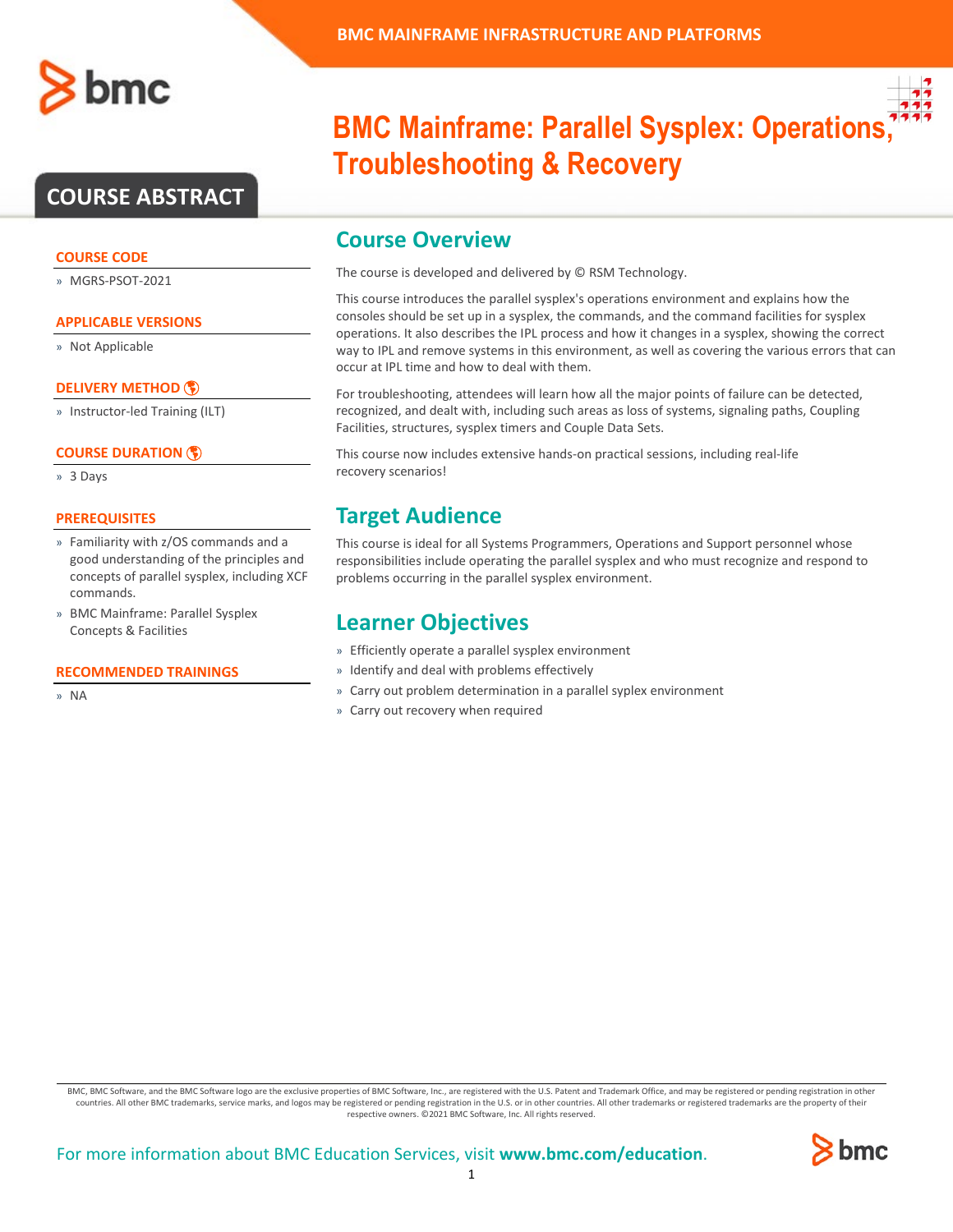



# **BMC Mainframe: Parallel Sysplex: Operations Troubleshooting & Recovery**

## **COURSE ABSTRACT**

#### **COURSE ACTIVITIES**

- » Classroom Presentations
- » Demonstration

#### **BMC MAINFRAME INFRASTRUCTURE AND PLATFORMS LEARNING PATH**

» **<https://www.bmc.com/education/courses/find-courses.html#filter/%7B%22type%22%3A%22edu-specific-types-159150236%22%7D>**

#### **[CERTIFICATION PATHS](http://www.bmc.com/education/certification-programs)**

» This course is not part of a BMC Certification Path

#### **[DISCOUNT OPTIONS](http://www.bmc.com/education/customer-service/customer-service.html)**

- » Have multiple students? Contact us to discuss hosting a private class for your organization
- » **[Contact us for additional information](http://www.bmc.com/education)**

## **Course Modules**

#### **Parallel Sysplex Overview**

- » Introduction
- » What is a parallel sysplex?
- » XCF, the Cross-systems Coupling Facility
- » The SYSPLEX
- » Multisystem environments
- » It's not just signalling!
- » But what about data sharing?
- » The Coupling Facility
- » Coupling Facility data Structures
- » Using the Coupling Facility
- » Data sharing services
- » OK, so WHY parallel sysplex?
- » A 'single image environment'
- » A sysplex is just a bigger multiprocessor!
- » Management of a single image environment
- » Dispatching work
- » Recovery and expendability
- » Continuous availability
- » The D XCF, D CF and SETXCF commands
- » DISPLAY XCF

#### **The Operations Environment**

» Our example system

- » Example system logical view
- » Cloned images
- » Cloning support
- » IEASYMnn
- » System symbols, types and rules
- » IEASYSnn
- » LOADxx, IEASYMnn and IEASYSnn
- » Specifying the system name (&SYSNAME)
- » An example of a cloned environment
- » Console configurations
- » System control & the console environment
- » MCS consoles in a sysplex
- » CONSOLnn definitions
- » CONSOLnn definitions: IPL BP01, IPL BP03, IPL BP08
- » Synchronous messages
- » Using the SYSCONS
- » Using EMCS consoles
- » New command facilities
- » Setting up and displaying system symbols
- » Command scope in the sysplex
- » Basic command routing in the sysplex
- » More about the ROUTE command
- » System groups
- » Using command and message prefixing
- » Displaying the command prefixes
- » CMDSYS and MSCOPE
- » Command flow in the sysplex
- » The System Logger
- » The System Logger environment
- » The System Logger policy
- » The OPERLOG logstream
- » Using SDSF with OPERLOG
- » The LOGREC logstream environment
- » Switching LOGREC
- » Running EREP
- » Displaying the System Logger

#### **Sysplex Operations**

- » The sysplex environment
- » Clock synchronization techniques
- » Sysplex parameters and status
- » IPLing in the sysplex environment
- » IPLing to initialise the sysplex
- » IPLing subsequent systems
- » Initializing the sysplex multiple IPLs
- » IXC405D I, J or R?
- » Removing a system from the sysplex
- » Shutting down the sysplex

BMC, BMC Software, and the BMC Software logo are the exclusive properties of BMC Software, Inc., are registered with the U.S. Patent and Trademark Office, and may be registered or pending registration in other countries. All other BMC trademarks, service marks, and logos may be registered or pending registration in the U.S. or in other countries. All other trademarks or registered trademarks are the property of their respective owners. ©2021 BMC Software, Inc. All rights reserved.